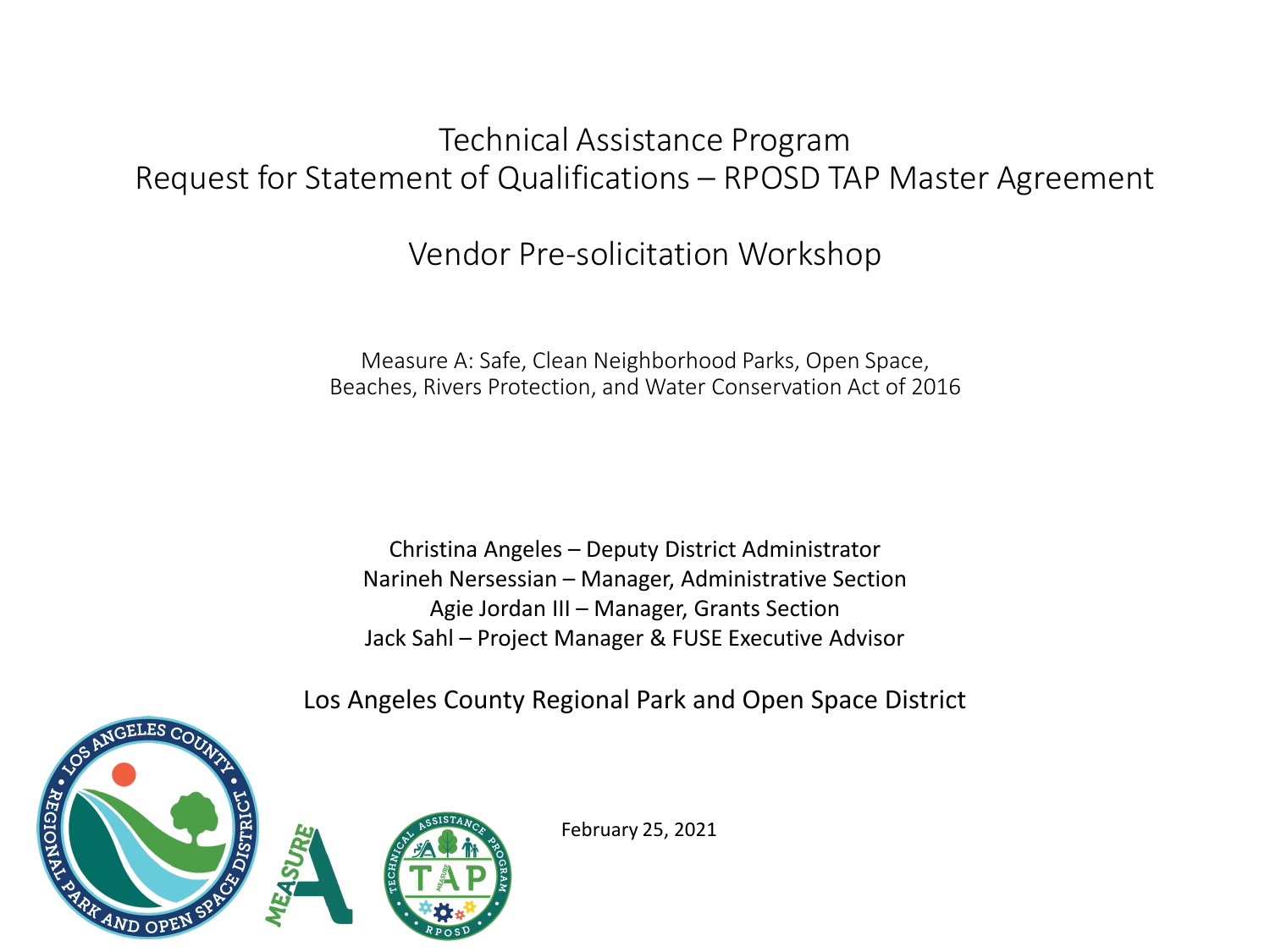# Meeting Objectives and Ground Rules

#### **Objectives**

This is the RPOSD TAP RFSQ Pre-solicitation Workshop

- 1. Provide information about the TAP Consulting Services for park need communities
- 2. Provide background on the Request for Statement of Qualifications (RFSQ)

Ground Rules:

- 1. Must register in advance;
- 2. Participant telephone will be muted;
- 3. Written questions will be accepted at  $TAP@RPOSD.LACounty.gov$  until March 4, 2021

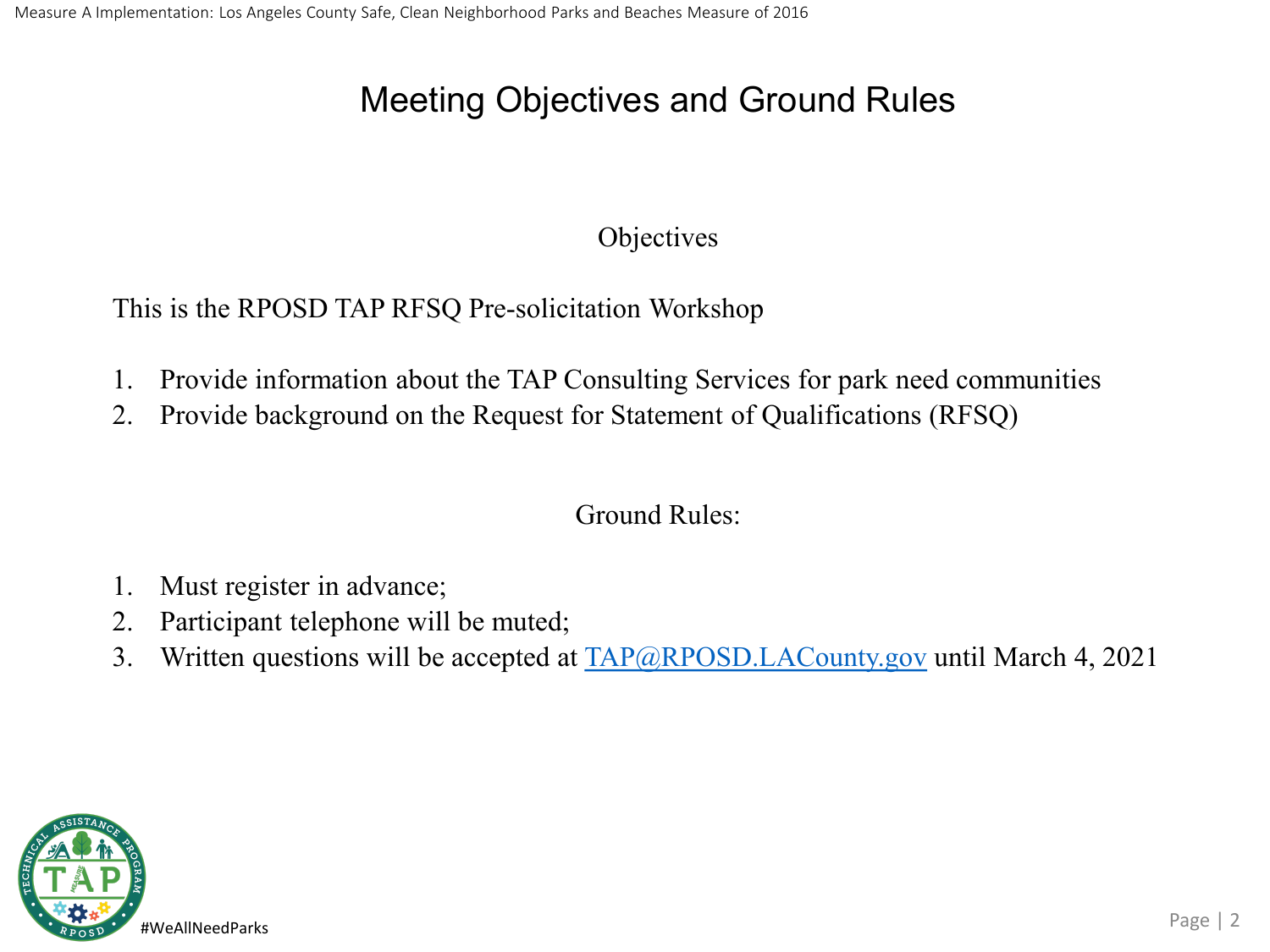Measure A Implementation: Los Angeles County Safe, Clean Neighborhood Parks and Beaches Measure of 2016



# **Request for Statement of Qualifications (RFSQ)**

### **Park and Open Space Grants – Measure A**

### **Technical Assistance Program Professional Services**

**Prepared By County of Los Angeles, Regional Park and Open Space District**



**February 16, 2021**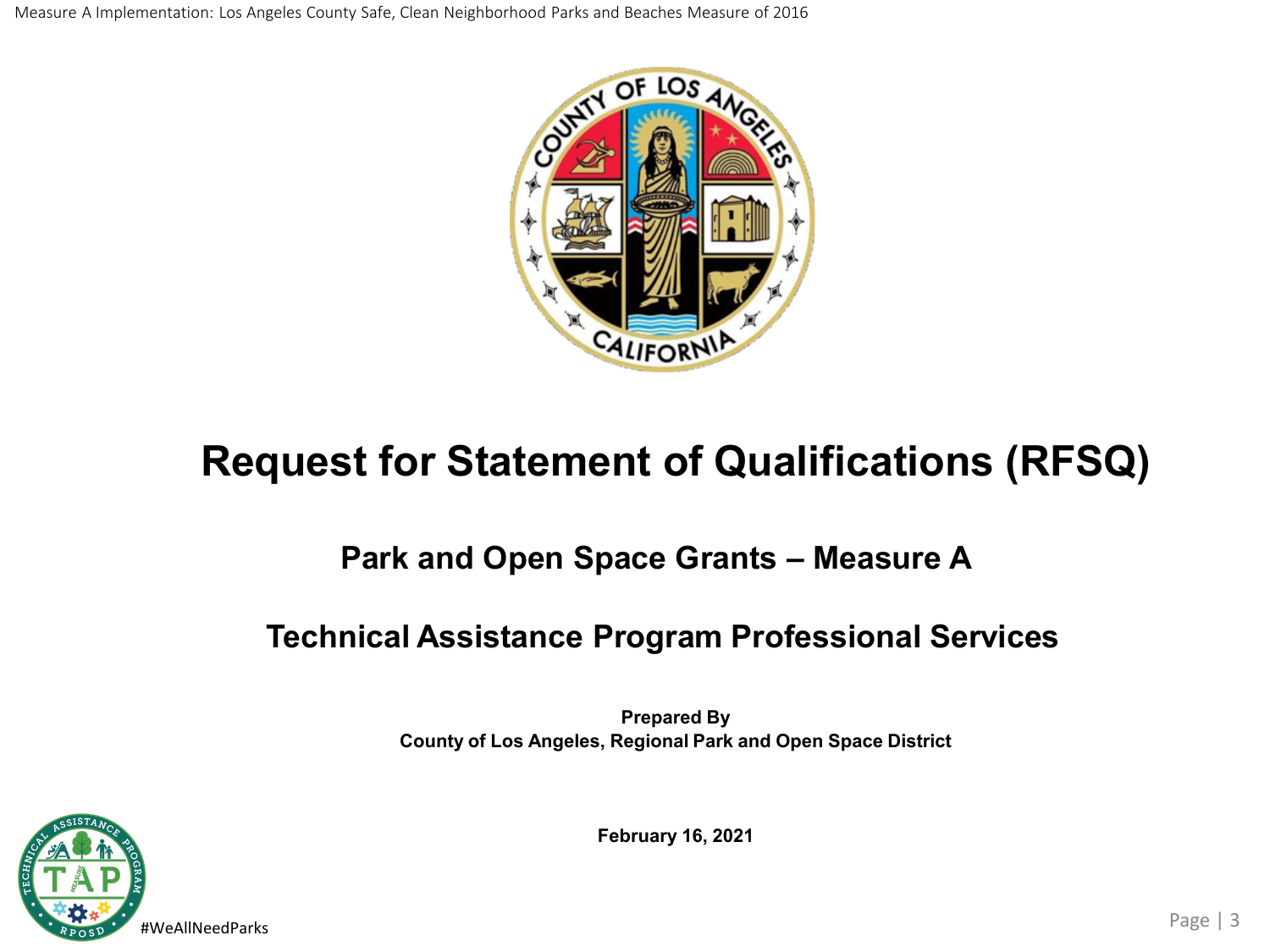## **Vendor Pre-Solicitation Workshop**

All sections and Appendixes in this RFSQ are equally important. While we are not reviewing every aspect of the RFSQ, this does not diminish their importance. You are responsible for complying with all conditions specified in the RFSQ. The RFSQ is the correct document if there is any discrepancy between materials presented as part of the presolicitation Workshop and what is in the RFSQ.

#### Covered Topics

#### 1.0 General Information

- 1.1 Purpose and Background
- 1.2 Scope of Work
- 1.5 Vendor's Minimum Qualifications
- 1.8 Master Agreement Process
- 1.10 Work Order Solicitation and Award Process

#### 2.0 Instructions To Vendors

- 2.1 RPOSD Responsibility
- 2.3 RFSQ Timetable
- 2.5 Vendors' Questions
- 2.6 Vendor Pre-Solicitation Workshop
- 2.7 Preparation and Format of the SOQ
- 3.0 SOQ Review/Selection/Qualification Process
	- 3.1 Review Process
	- 3.4 Master Agreement Award

Appendix K: Parkland Project Development Scope of Services

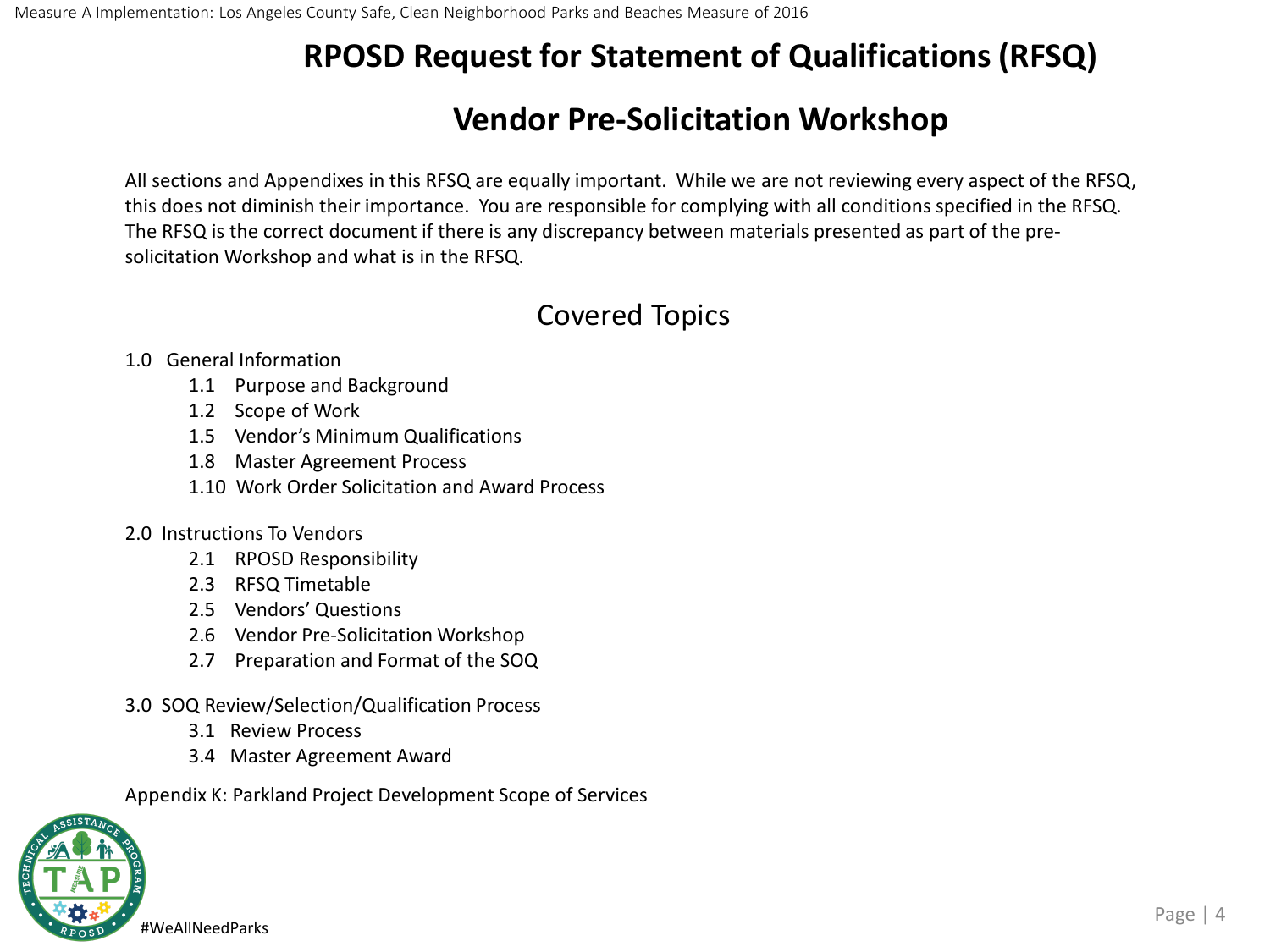#### **Vendor Pre-Solicitation Workshop**

#### 1.0 General Information

1.1 Purpose and Background

The County of Los Angeles, Regional Park and Open Space District (RPOSD) is seeking qualified vendorsto enter into Master Agreements with RPOSD to provideTechnical Assistance (TA) Professional Services to support Measure A CompetitiveGrants. These resources are part ofthe RPOSD Technical AssistanceProgram (TAP).

1.2 Scope of Work

Some significant features of this RFSQ and resulting Master Agreement are as follows:

- 1. The terms contained in the Master Agreement are non-negotiable. The MasterAgreement will be uniformly executed amongst all Qualified Contractors.
- 2. The Master Agreement may be amended, from time to time during the term of the Master Agreement.
- 3. During the term of the Master Agreement, newly Qualified Vendors may be added at any time to the list of Qualified Vendors for each Skill Category, and newly Qualified Contractors in the respective Skill Categories will be included in Work Order Solicitations.
- 4. During the term of the Master Agreement, Skill Categories may be added or deleted at any time, based on RPOSD's needs and at RPOSD's sole discretion. Qualified Vendors wishing to expand the number of Skill Categories for which they are eligible may also apply at any time to be added to the list of Qualified Vendors for new Skill Categories. Qualified Contractors wishing to expand the number of Skill Categories for which they are eligible may also apply at any timeto be considered for Work Order Solicitations in the new Skill Categories.
- 5. Work Order Solicitations will be sent electronically to Qualified Contractors in the respective Skill Categories and responses to the Work Order Solicitations shall be submitted electronically, unless otherwise stated in the Work Order Solicitation.

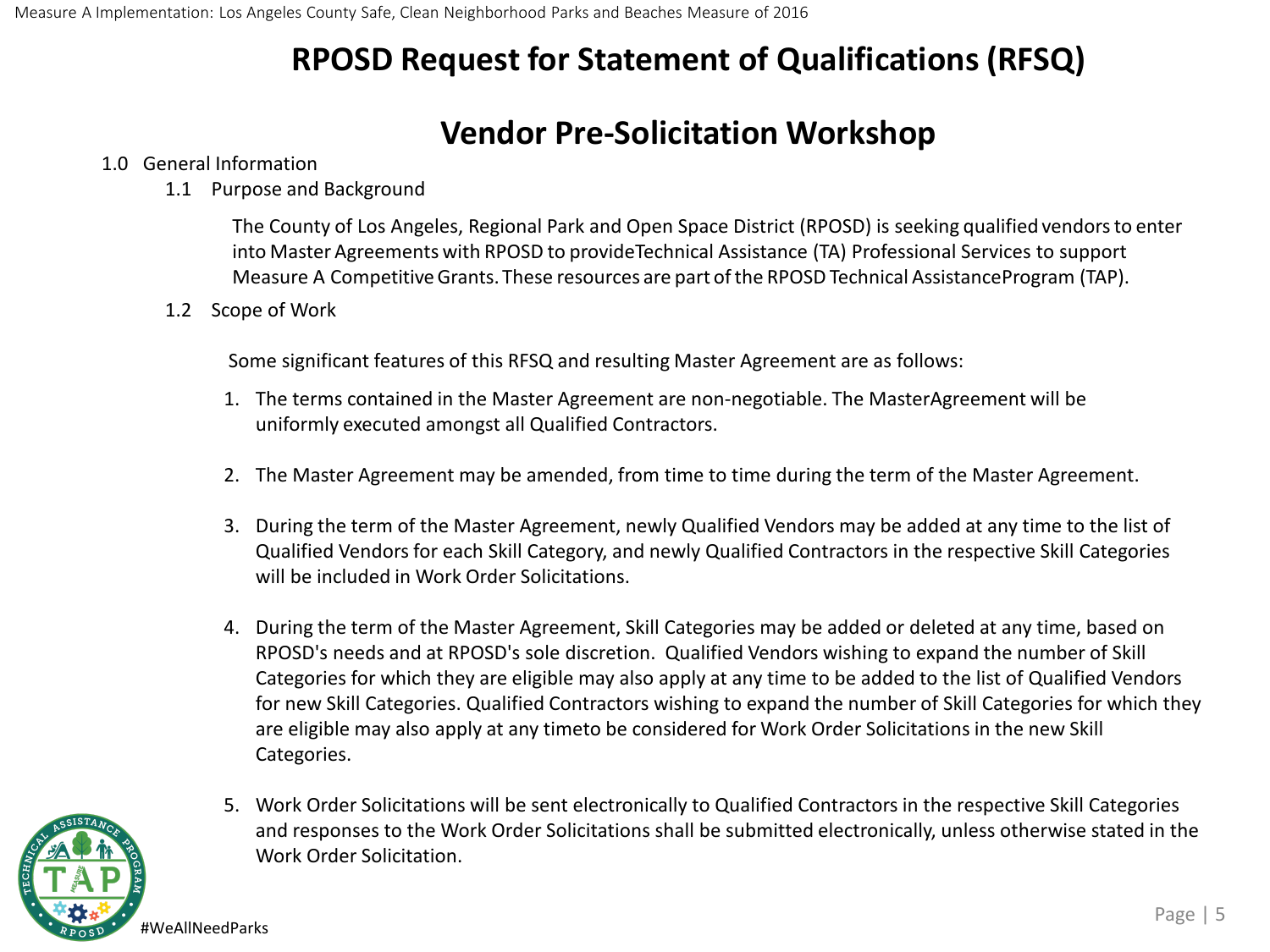### **Vendor Pre-Solicitation Workshop**

#### 1.0 General Information

1.5 Vendors' Minimum Qualifications

Interested and qualified Vendors that meet the Minimum Qualifications for specific Skill Categories and as further described below are invited to submit an SOQ.

- 1.5.1 Vendor must have experience providing the type of service(s), its equivalent, or similar experience to, at least one of the Skill Categories stated in Appendix K, for which it seeks qualification. Vendor must demonstrate that it has the necessary professional license or certification, as applicable, in the area that it seeks qualification.
- 1.5.2 The Vendor must demonstrate that it has successfully completed at least three (3) relevant projects in Los Angeles County, with the assigned deliverables, schedule, and budget. Vendor's office and personnel must be located in Southern California.
- 1.5.3 Vendor must demonstrate that it possesses the relevant skills to provide services in one or more of the Skill Categories. Vendor must indicate for which Skill Category(ies) they are interested in qualifying. For each Skill Category it is interested in qualifying for, Vendor must:

(1) describe its approach to providing the services within that Skill Category; and

(2) describe its experience providing the services within that Skill Category.

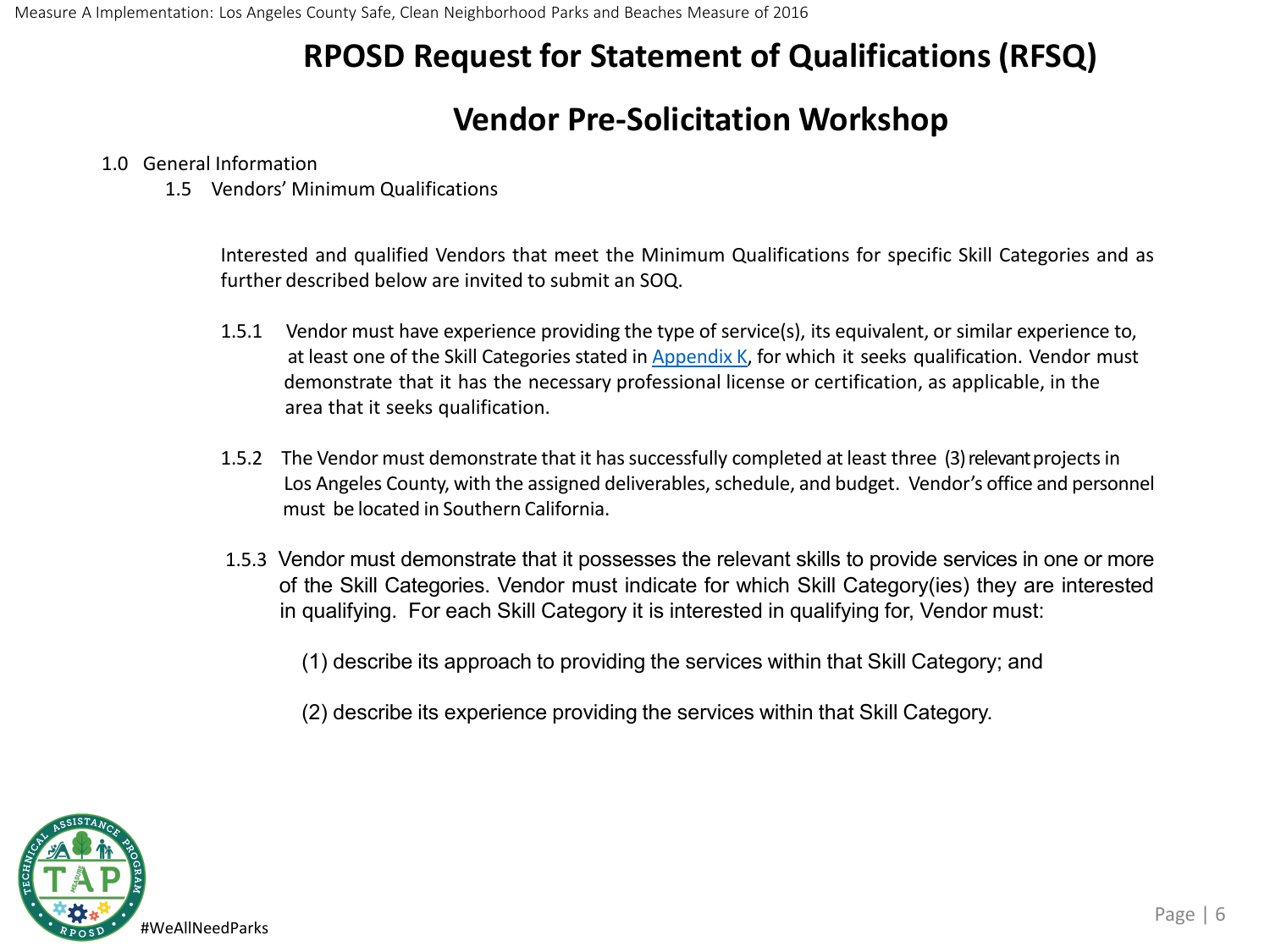#### **Vendor Pre-Solicitation Workshop**

#### 1.0 General Information

- 1.5 Vendors' Minimum Qualifications
	- 1.5.4 If Vendor's compliance with a County contract has been reviewed by the Department of the Auditor-Controller or RPOSD within the last 10 years, Vendor must not have unresolved questioned costs identified by the Auditor-Controller or RPOSD, in an amount over \$100,000.00, that are confirmed to be disallowed costs by the contracting County department, and remain unpaid for six months or more from the date of disallowance, unless such disallowed costs are the subject of current good faith negotiations to resolve the disallowed costs, in the opinion of the County.

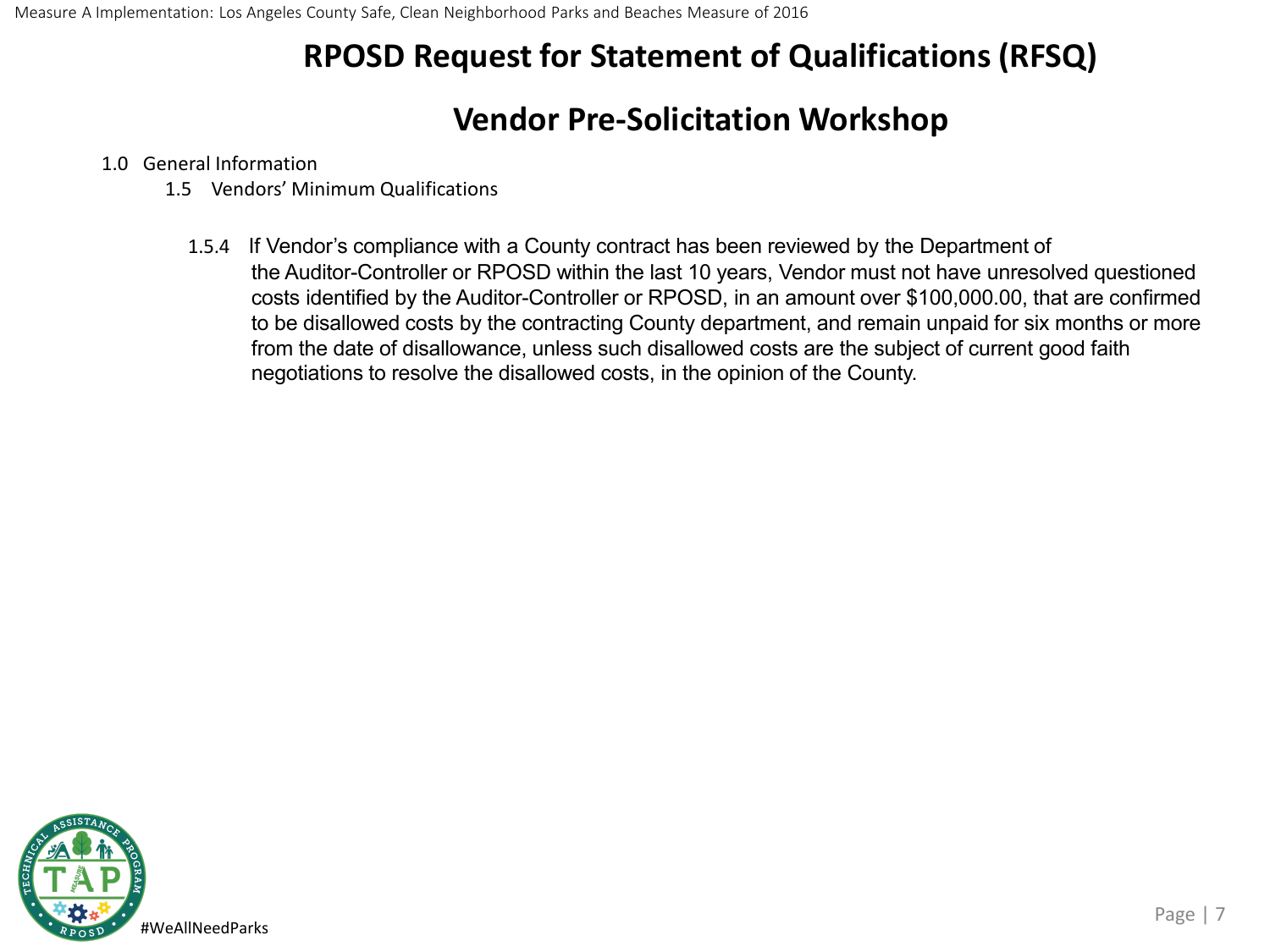### **Vendor Pre-Solicitation Workshop**

#### 1.0 General Information

1.8 Master Agreement Process

The Master Agreement process is described in this Section 1.8; however, project specifications, tasks, deliverables, etc. will be determined when RPOSD issues a Work Order Solicitation and in accordance with Paragraph 3.4 of Appendix H (Sample Master Agreement).

- 1.8.1 Master Agreements will be executed with all interested Vendors determined to be qualified for a particular Skill Category(ies).
- 1.8.2 Upon RPOSD's execution of these Master Agreements, the Qualified Vendors will become Qualified Contractors, and thereafter be solicited under competitive conditions to provide as needed Measure A TAP Professional Services under Work Orders to be issued by RPOSD.
- 1.83 Work Orders resulting from successfully solicited Work Order Solicitations will include a Statement of Work which will describe in detail the particular project and the work required for its performance.
- 1.8.4 The execution of a Master Agreement does not guarantee a Contractor any minimum amount of business.
- 1.8.5 Since the Master Agreement includes various categories of services, only those Contractors qualified for the specific category will be invited to submit bids.

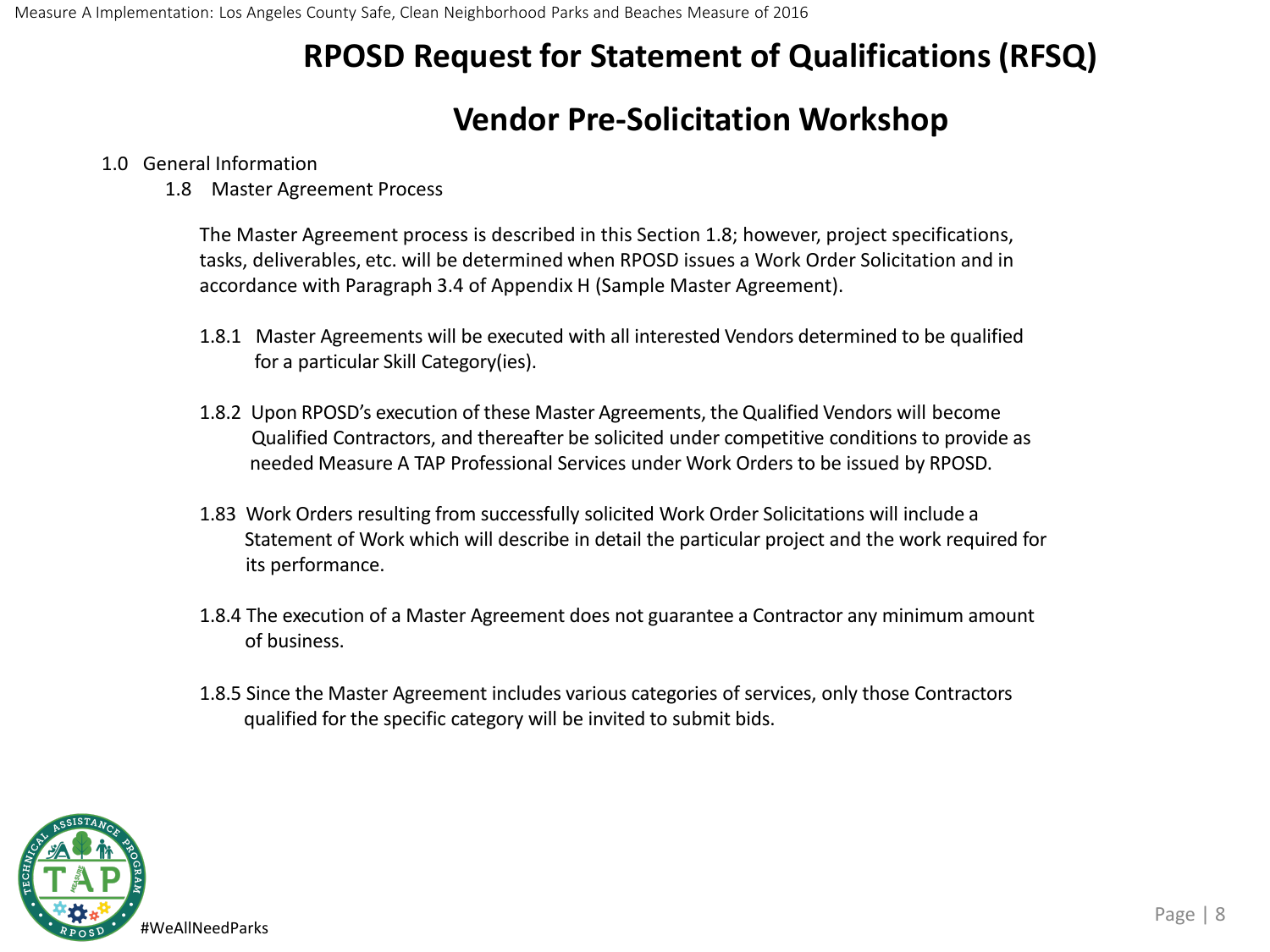### **Vendor Pre-Solicitation Workshop**

#### 2.0 Instructions to Vendors

This Section contains key project dates and activities as well as instructions to Vendors in how to prepare and submit their Statement of Qualifications (SOQ).

2.1 RPOSD Responsibility

RPOSD is not responsible for representations made by any of its officers or employees prior to the execution of the Master Agreement unless such understanding or representation is included in the Master Agreement.

2.3 RFSQ Timetable

The timetable for this RFSQ includes the following dates:

| $\triangleright$ Release of RFSQ                                    | 2/16/2021 |
|---------------------------------------------------------------------|-----------|
| $\triangleright$ Vendor Conference Date                             | 2/25/2021 |
| $\triangleright$ Request for a Solicitation Requirements Review Due | 3/2/2021  |
| $\triangleright$ Written Questions Due                              | 3/4/2021  |
| $\triangleright$ Questions and Answers Released                     | 3/15/2021 |
| $\triangleright$ SOQ due by                                         | 3/26/2021 |

After initial deadline, qualifications will be reviewed on a continuous basis through 2/1/2025. The review of Vendor qualifications will occur as scheduled by RPOSD.

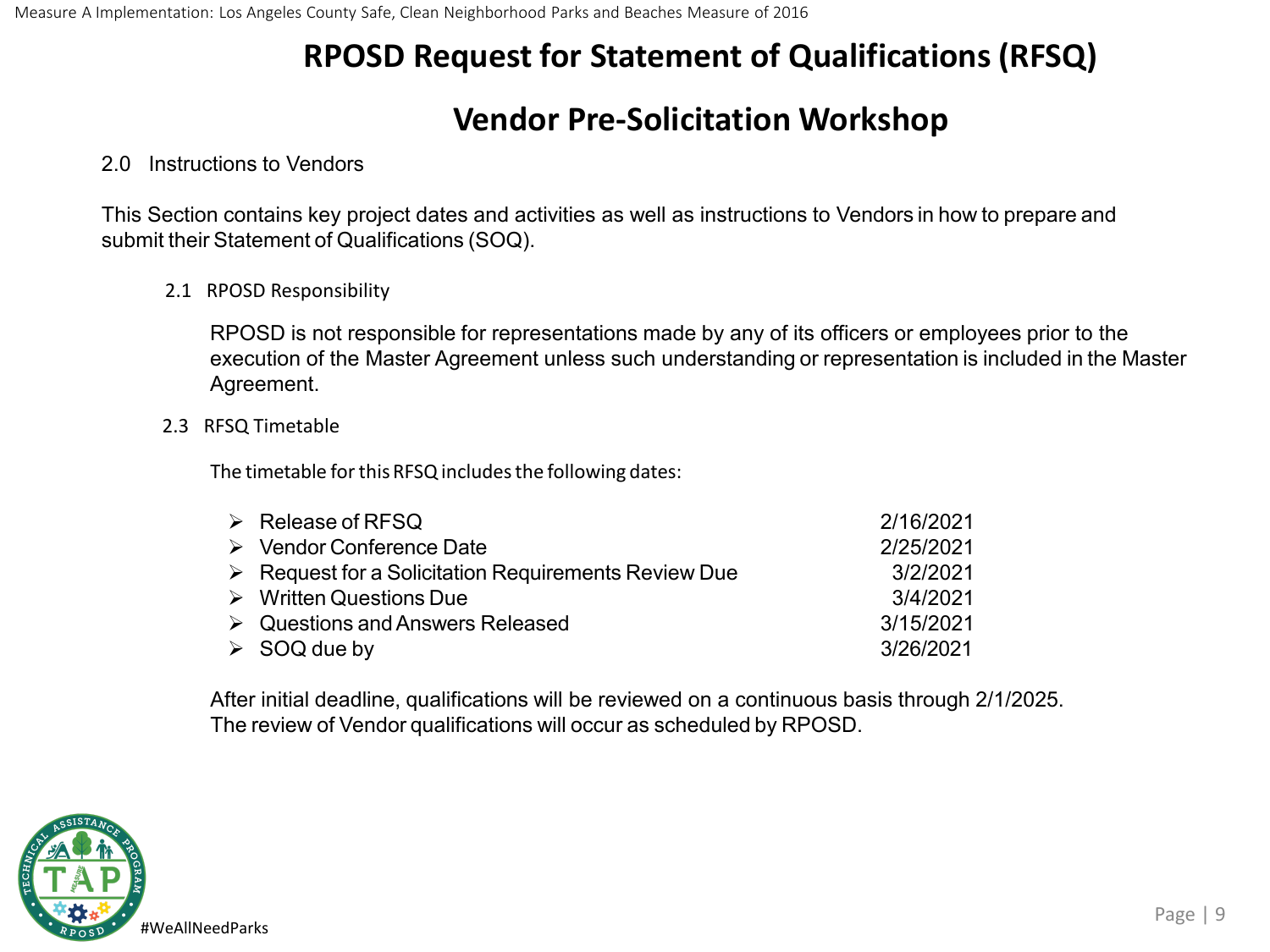#### **Vendor Pre-Solicitation Workshop**

#### 2.0 Instructions to Vendors

This Section contains key project dates and activities as well as instructions to Vendors in how to prepare and submit their Statement of Qualifications (SOQ).

#### 2.5 Vendors Questions

Vendors may submit written questions regarding this RFSQ to the email address identified below. All questions must be received by March 4, 2021. All questions, without identifying the submitting company, will be compiled with the appropriate answers and issued as an addendum to the RFSQ.

When submitting questions, please specify the RFSQ section number, paragraph number, and page number and quote the language that prompted the question. This will ensure that the question can be quickly found in the RFSQ. RPOSD reserves the right to group similar questions when providing answers.

Questions may address concerns that the application of minimum requirements, evaluation criteria and/or business requirements would unfairly disadvantage Vendors or, due to unclear instructions, may result in RPOSD not receiving the best possible responses from Vendor.

Questionsshould be addressed to:

[TAP@rposd.lacounty.gov](mailto:TAP@rposd.lacounty.gov)

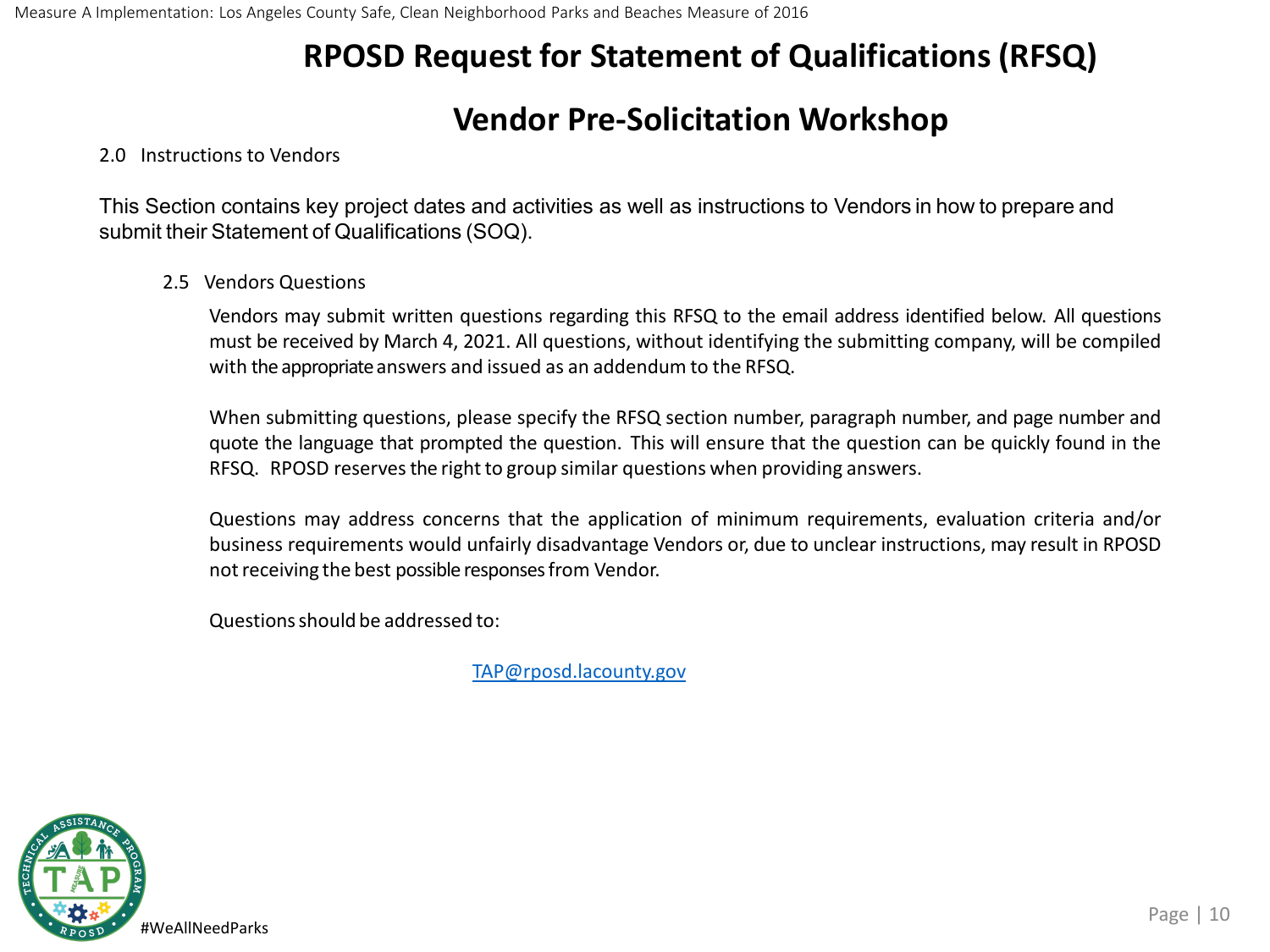#### **Vendor Pre-Solicitation Workshop**

#### 2.0 Instructions to Vendors

This Section contains key project dates and activities as well as instructions to Vendors in how to prepare and submit their Statement of Qualifications (SOQ).

2.7 Preparation and Format of the SOQ

All SOQs must be submitted as a read only .pdf file, electronically. Any SOQ that deviates from this format may be rejected without review at RPOSD's solediscretion.

The content and sequence of the SOQ must be as follows:

- Cover & Title
- **Table of Contents**
- **UREA** Vendor's Qualifications (Section A)
- **Required Forms (Section B)**
- **Proof of Insurability (Section C)**
- **Proof of Licenses (Section D)**

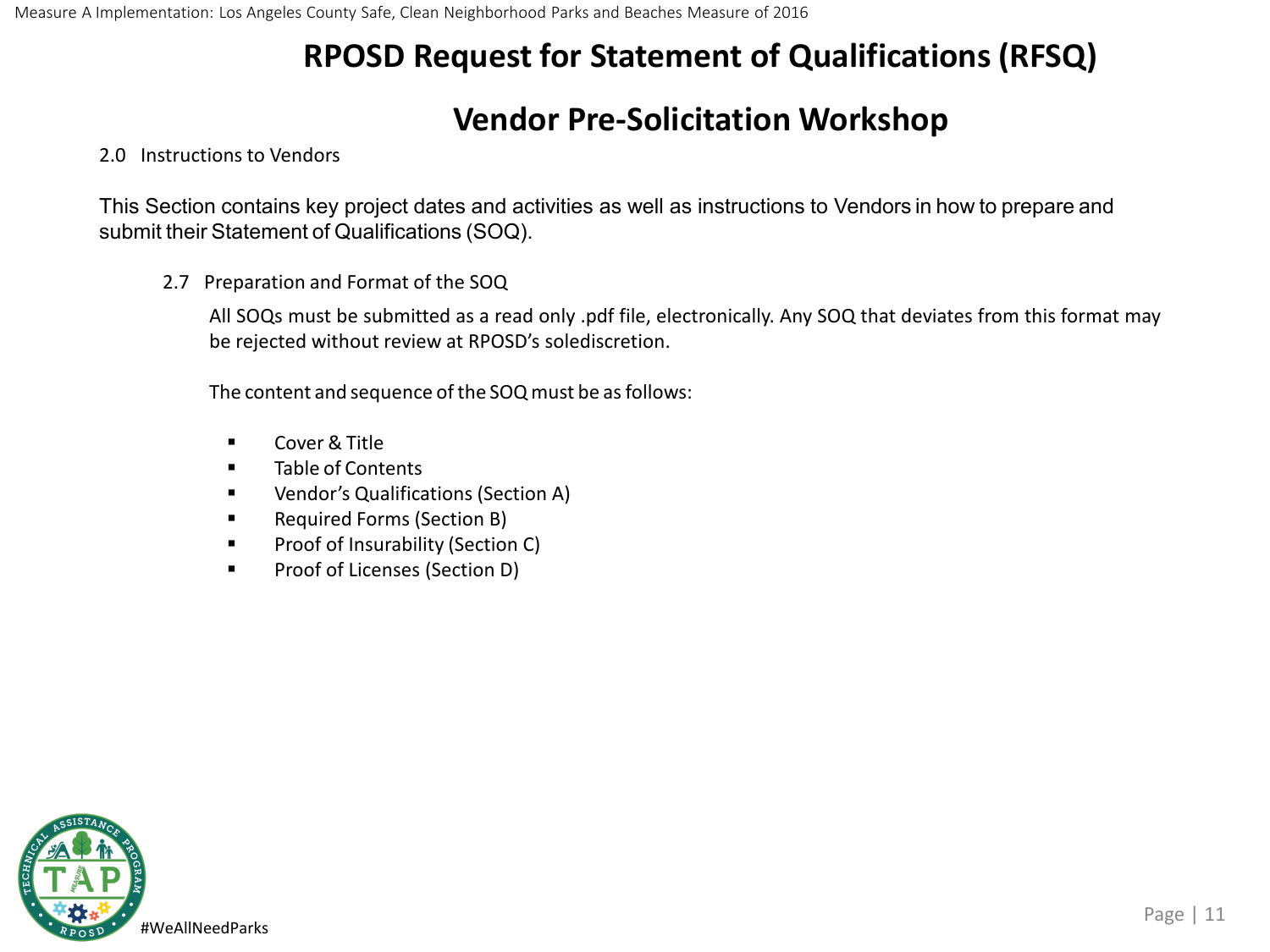### **Vendor Pre-Solicitation Workshop**

#### 3.0 SOQ Review/Selection/Qualification Process

This Section contains key project dates and activities as well as instructions to Vendorsin how to prepare and submit their Statement of Qualifications (SOQ).

3.1 Review Process

SOQs will be subject to a detailed review by qualified RPOSD staff. The review process will include the following steps:

RPOSD shall review the Vendor's Organization Questionnaire/Affidavit and CBE Information – Exhibit 1 of Appendix A, Required Forms, and determine if the Vendor meets the minimum qualifications as outlined in sub-paragraph 1.5 of this RFSQ.

Failure of the Vendor to comply with the minimum qualifications may eliminate its SOQ from any further consideration. RPOSD may elect to waive any informality in an SOQ if the sum and substance of the SOQ is present.

#### 3.4 Master Agreement Award

Vendors who are notified by RPOSD that they appear to have the necessary qualifications and experience (i.e., they are qualified) may still not be recommended for a Master Agreement if other requirements necessary for award have not been met. Other requirements may include acceptance of the terms and conditions of the Master Agreement and/or satisfactory documentation that required insurance will be obtained. Only when all such matters have been demonstrated to RPOSD's satisfaction can a Vendor, which is otherwise deemed qualified, be regarded as "selected" for recommendation of a Master Agreement.



RPOSD will execute Board of Supervisors-authorized Master Agreements with each selected vendor. All Vendors will be informed of the final selections.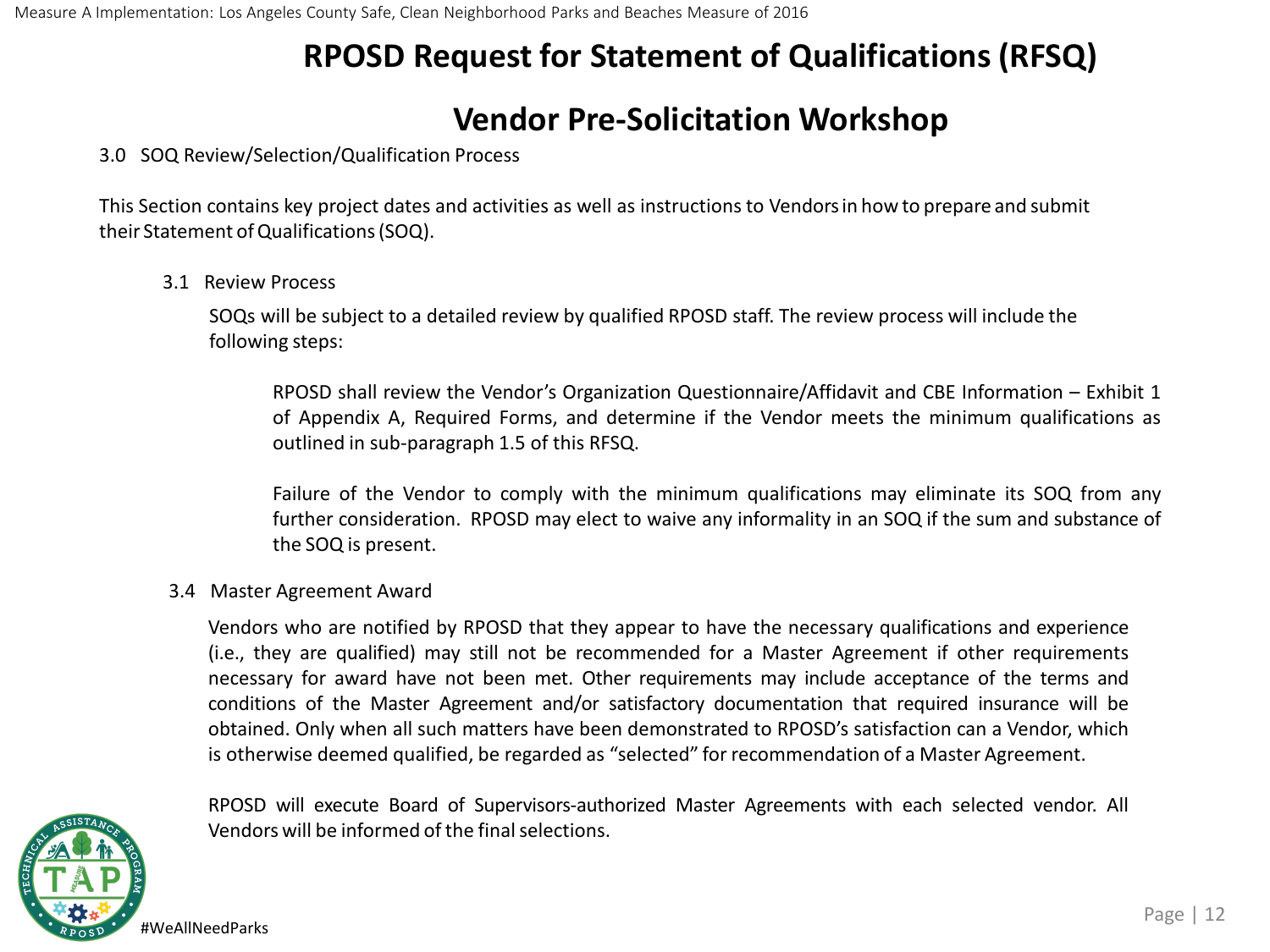#### **Vendor Pre-Solicitation Workshop**

Appendix K Parkland Project Development Scope of Services

Depending on the type of work described in the Work Order Request, a Consultant may be selected based on expertise in one or more of the following disciplines:

- 1. Community Outreach and Engagement
- 2. Environmental Studies;
- 3. Acquisition Services;
- 4. Project Feasibility and Cost Estimation;
- 5. Planning, Scoping, Design, Engineering, and Construction documents;
- 6. Grant Writing and Application
- 7. Project and Construction Management
- 8. TAP Program Development and Implementation

The parkland project technical resource categories each represent a segment of the park project development continuum. The descriptions are representations of the kind of work that would be expected in that category. These do not include all relevant examples. The Qualified Vendors will be asked to bid on a Work Order Request, developed in coordination with eligible park entities. The submitted bids will be evaluated on: a) Approach; b) Deliverables; c) Innovation; d) Schedule; and e) Budget. The Statement of Work may call for work product beyond the examples provided below.

Each potential vendor must specify which category (or categories) the vendor seeks qualification for. Eligible park entities and/or RPOSD will select qualified vendors to provideTAP Services.

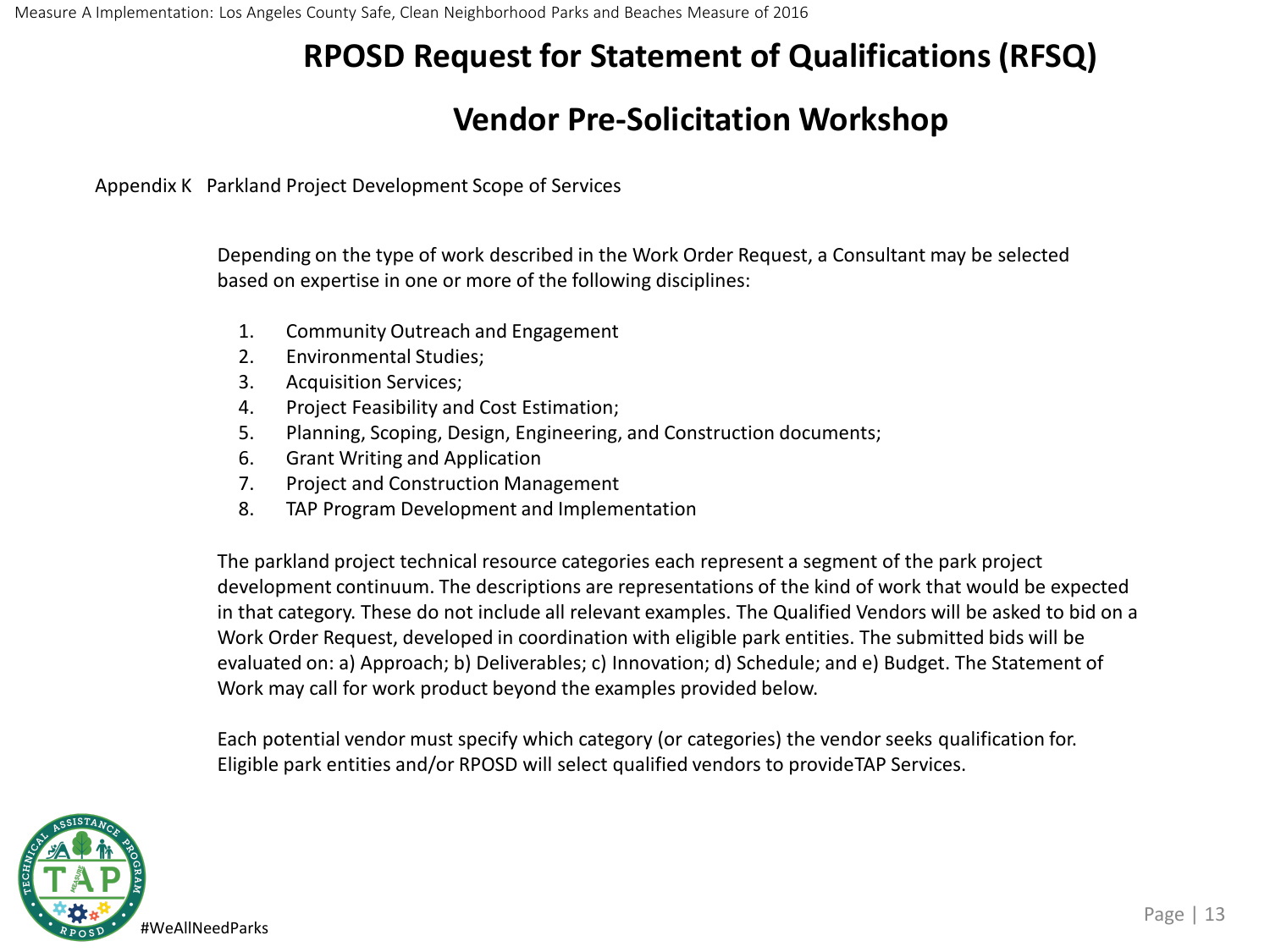### **Vendor Pre-Solicitation Workshop**

#### Notice:

The RFSQ Section 1.5.4 (Vendor's Minimum Qualifications), Section 2.3 (RFSQ Timetable), and Appendix K (Parkland Project Development Scope of Services) have been updated since the first release on February 16, 2021

You should access the most current version when preparing your response.

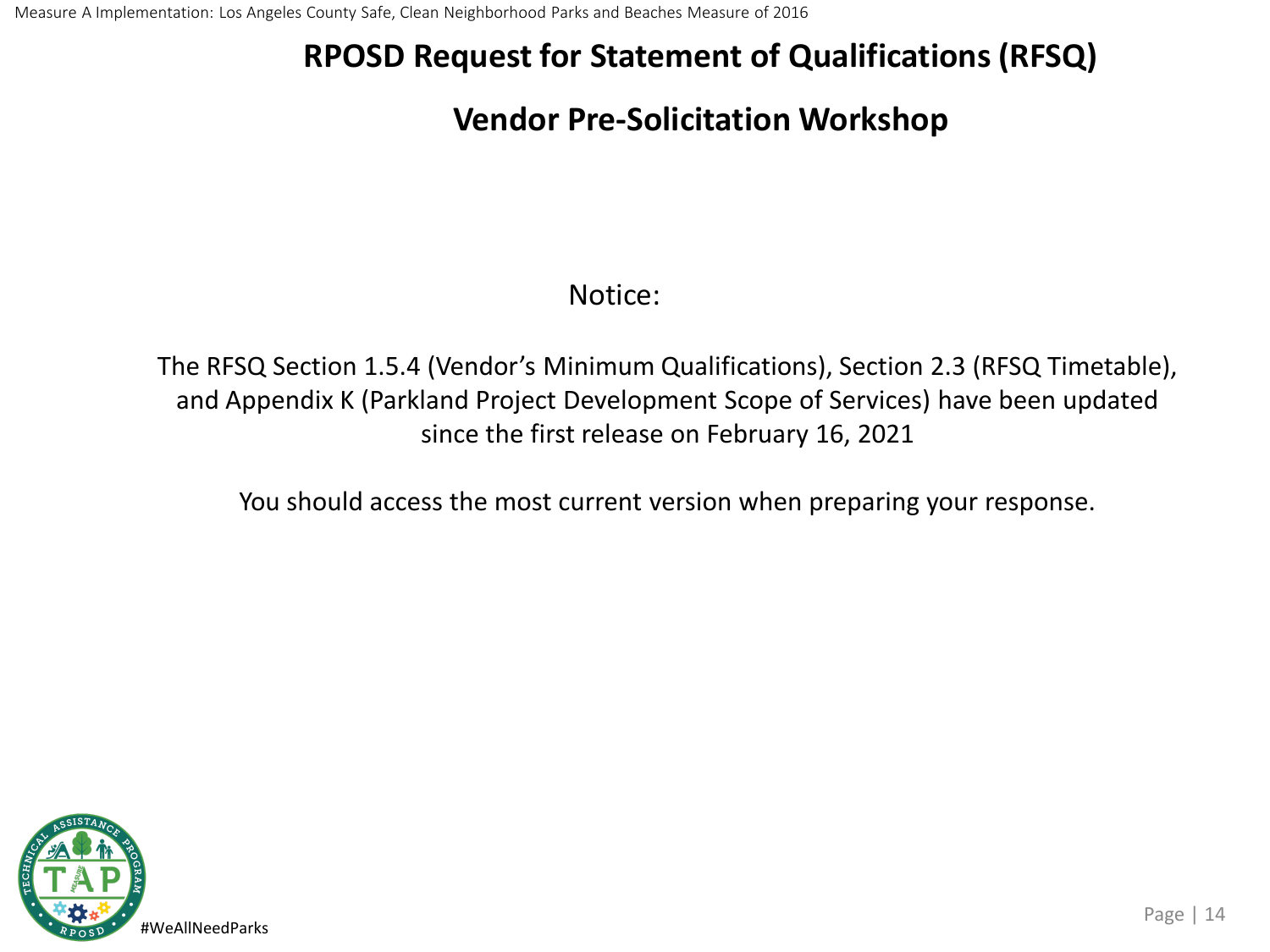#### RPOSD Measure A Technical Assistance Program (TAP)

 $\checkmark$  Parks and Open Spaces Are Good For Families and Their Communities

- Access To Parks and Open Spaces Is Not The Similar Across Los Angeles County
- $\checkmark$  These Same Communities Are Also Impacted By Poverty and Environmental Pollution

## The goal:

Achieve 'park/open space' equity

by supporting the development of park and open space grant applications that result in: 1) Park Acreage; 2) Trails; 3) Amenities; 4) Recreational Access; and 5) Jobs in communities identified as park 'High-need' or 'Very-High-Need' in the LA County Park Needs Assessment<sup>1</sup>.

Visit Our WebSite for additional information about RPOSD, Measure A Funding, and TAP

RPOSD.LACounty.gov